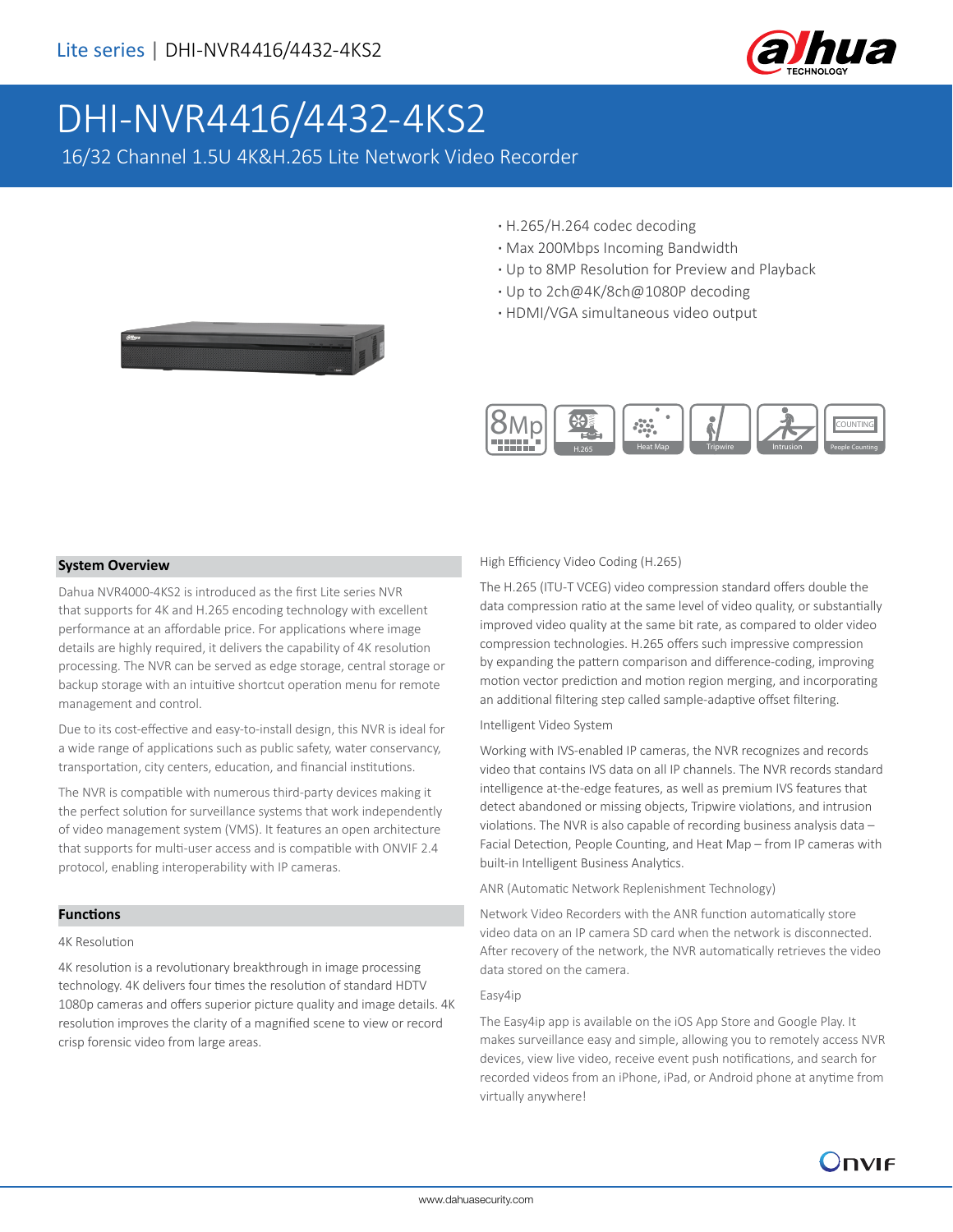# Lite Series | DHI-NVR4416/4432-4KS2

## **Technical Specification**

# System

| Main Processor          | Quad-core embedded processor                                                                                      |  |
|-------------------------|-------------------------------------------------------------------------------------------------------------------|--|
| <b>Operating System</b> | <b>Embedded LINUX</b>                                                                                             |  |
| Aduio and Video         |                                                                                                                   |  |
| IP Camera Input         | 16/32 Channel                                                                                                     |  |
| Two-way Talk            | 1 Channel Input, 1 Channel Output, RCA                                                                            |  |
| Display                 |                                                                                                                   |  |
| Interface               | 1 HDMI, 1 VGA                                                                                                     |  |
| Resolution              | HDMI: 3840×2160, 1920×1080, 1280×1024,<br>1280×720                                                                |  |
|                         | VGA: 1920×1080, 1280×1024, 1280×720                                                                               |  |
| Decoding Capacity       | 2ch@4K 30fps, 8ch@1080P 30fps                                                                                     |  |
| Multi-screen Display    | 16CH: 1/4/8/9/16                                                                                                  |  |
|                         | 32CH: 1/4/8/9/16/25/36                                                                                            |  |
| <b>OSD</b>              | Camera title, Time, Camera lock, Motion detection,<br>Recording                                                   |  |
| Recording               |                                                                                                                   |  |
| Compression             | H.265/H.264                                                                                                       |  |
| Resolution              | 8Mp/ 6Mp/ 5MP/ 4MP/ 3MP/ 1080P/ 1.3MP/ 720P<br>etc.                                                               |  |
| <b>Record Rate</b>      | 200Mbps                                                                                                           |  |
| <b>Bit Rate</b>         | 16Kbps ~ 20Mbps Per Channel                                                                                       |  |
| <b>Record Mode</b>      | Manual, Schedule (Regular, Continuous), MD<br>(Video detection: Motion Detection, Tampering,<br>Video Loss), Stop |  |
| Record Interval         | $10$ 120 min (default: 60 min), Pre-record:<br>1 ~ 30 sec, Post-record: 10 ~ 300 sec                              |  |

## Video Detection and Alarm

| <b>Trigger Events</b>    | Recording, PTZ, Tour, Video Push, Email, Snapshot,<br><b>Buzzer and Screen Tips</b>                                                                           |  |
|--------------------------|---------------------------------------------------------------------------------------------------------------------------------------------------------------|--|
| Video Detection          | Motion Detection, MD Zones: 396 (22 × 18),<br>Video Loss and Tampering                                                                                        |  |
| Alarm input              | 16 Channel                                                                                                                                                    |  |
| <b>Relay Output</b>      | 4 Channel                                                                                                                                                     |  |
| Playback and Backup      |                                                                                                                                                               |  |
| Playback                 | 1/4/9/16                                                                                                                                                      |  |
| Search Mode              | Time /Date, MD and Exact Search<br>(accurate to second), Smart search                                                                                         |  |
| <b>Playback Function</b> | Play, Pause, Stop, Rewind, Fast play, Slow Play,<br>Next File, Previous File, Next Camera, Previous<br>Camera, Full Screen, Backup Selection, Digital<br>Zoom |  |

Backup Mode USB Device/Network

| Third-party Support         |                                                                                                                                                                           |
|-----------------------------|---------------------------------------------------------------------------------------------------------------------------------------------------------------------------|
| Third-party Support         | Arecont Vision, Airlive, AXIS, Canon, Dynacolor,<br>JVC, LG, Panasonic, Pelco, PSIA, Samsung, Sanyo,<br>Sony, Watchnet and more                                           |
| Network                     |                                                                                                                                                                           |
| Interface                   | 2 RJ-45 Ports                                                                                                                                                             |
| PoE                         | N/A                                                                                                                                                                       |
| <b>Network Function</b>     | HTTP, HTTPS, TCP/IP, IPv4/IPv6, UPnP, RTSP, UDP,<br>SMTP, NTP, DNS, IP Filter, PPPoE, DDNS, FTP, SNMP,<br>IP Search (Support Dahua IP camera, DVR, NVS,<br>etc.), Easy4ip |
| Max. User Access            | 128 users                                                                                                                                                                 |
| <b>Smart Phone</b>          | iPhone, iPad, Android                                                                                                                                                     |
| Interoperability            | ONVIF 2.4, SDK, CGI                                                                                                                                                       |
| Storage                     |                                                                                                                                                                           |
| <b>Internal HDD</b>         | 4 SATA III Ports, Up to 6 TB capacity for each HDD                                                                                                                        |
| <b>HDD Mode</b>             | Single                                                                                                                                                                    |
| Auxiliary Interface         |                                                                                                                                                                           |
| <b>USB</b>                  | 2 ports(1 USB2.0, 1 USB3.0)                                                                                                                                               |
| <b>RS232</b>                | 1 Port, for PC Communication and Keyboard                                                                                                                                 |
| <b>RS485</b>                | 1 Port, for PTZ Control                                                                                                                                                   |
| Electrical                  |                                                                                                                                                                           |
| Power Supply                | AC100V ~ 240V, 50 ~ 60 Hz                                                                                                                                                 |
| Power Consumption           | < 11.7W(without HDD)                                                                                                                                                      |
| Environmental               |                                                                                                                                                                           |
| <b>Operating Conditions</b> | -10°C ~ +55°C (+14°F ~ +131°F), 86 ~ 106kpa                                                                                                                               |
| <b>Storage Conditions</b>   | -20°C ~ +70°C (-4°F ~ +158°F), 0 ~ 90% RH                                                                                                                                 |
| Construction                |                                                                                                                                                                           |
| <b>Dimensions</b>           | 1.5U, 440mm×411.1mm×76mm<br>$(17.3" \times 16.2" \times 3.0")$                                                                                                            |
| Net Weight                  | 4.5kg (9.9 lb) (without HDD)                                                                                                                                              |
| <b>Gross Weight</b>         | 7kg(15.4 lb)(without HDD)                                                                                                                                                 |
| Certifications              |                                                                                                                                                                           |
| CE                          | EN55032, EN55024, EN50130-4, EN60950-1                                                                                                                                    |
| <b>FCC</b>                  | Part 15 Subpart B, ANSI C63.4-2014                                                                                                                                        |
| UL                          | UL60950-1                                                                                                                                                                 |